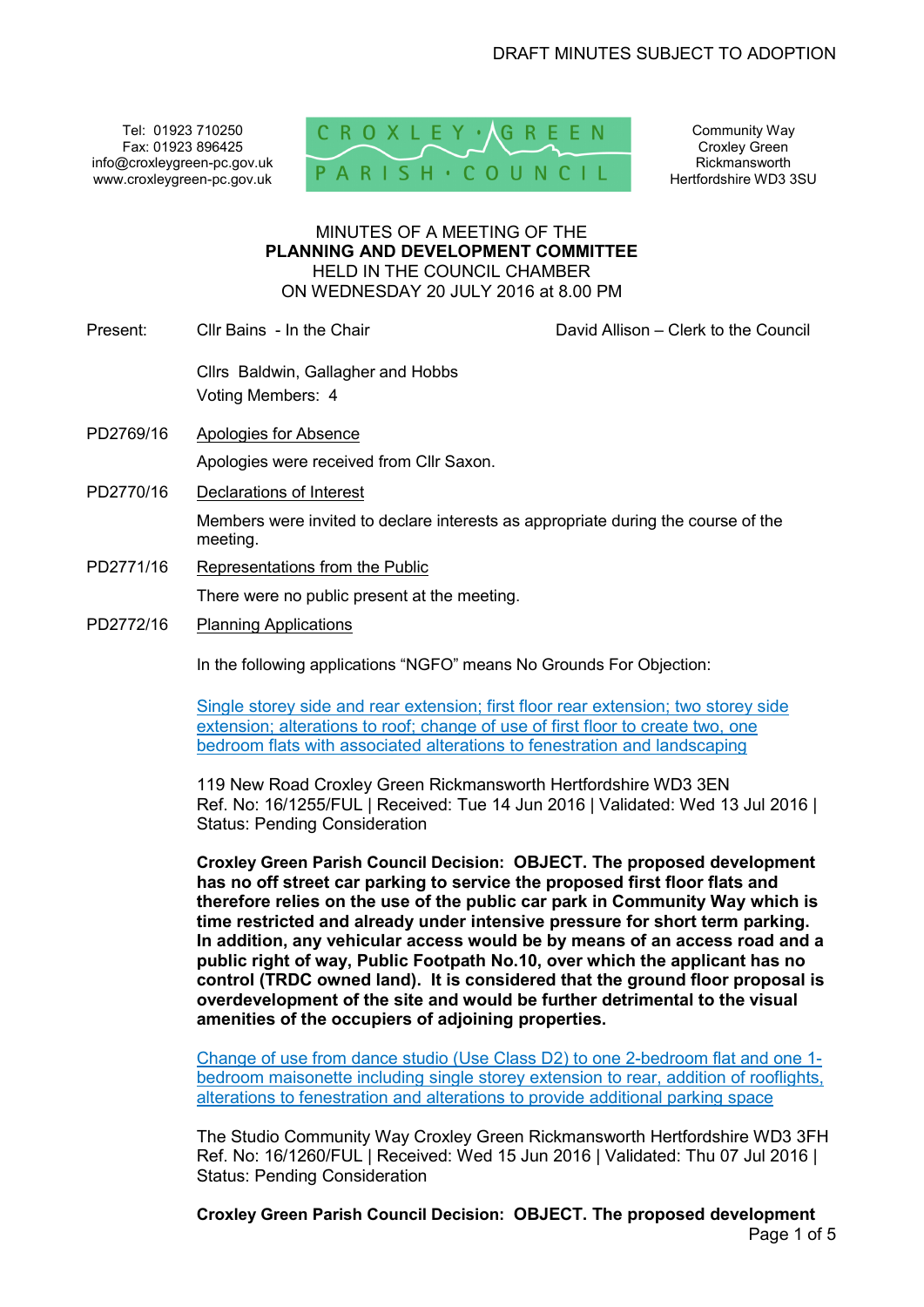**would result in a poor and cramped layout, exacerbated by the plot sizes, building footprint, plot frontage width, height, gaps between buildings, poor parking layout and poor aspect of the dwellings. In addition, the parking provision included with the development creates a new vehicular access on to an access road and a public right of way, Public Footpath No.10, over which the applicant has no control (TRDC owned land) and would result in vehicular activity and manoeuvring detrimental to pedestrian safety and free flow of other vehicles to and from the public car park.** 

Demolition of existing garage and construction of part two and part single storey side extension, including extension to existing rear conservatory

Pendeen Copthorne Close Croxley Green Rickmansworth Hertfordshire WD3 4AJ Ref. No: 16/1332/FUL | Received: Fri 24 Jun 2016 | Validated: Wed 06 Jul 2016 | Status: Pending Consideration

# **Croxley Green Parish Council Decision: NGFO**

Demolition of existing workshops and construction of three storey building containing six one bedroom flats and associated car parking and landscaping

Greystone Works The Green Croxley Green Hertfordshire Ref. No: 16/1366/FUL | Received: Tue 28 Jun 2016 | Validated: Tue 28 Jun 2016 | Status: Pending Consideration

### **Croxley Green Parish Council Decision: NGFO**

Single storey side extension

40 Manor Way Croxley Green Rickmansworth Hertfordshire WD3 3LY Ref. No: 16/1386/FUL | Received: Fri 01 Jul 2016 | Validated: Fri 01 Jul 2016 | Status: Pending Consideration

## **Croxley Green Parish Council Decision: NGFO**

Retrospective: Erection of detached garage to rear

32 Barton Way Croxley Green WD3 3QA Ref. No: 16/1415/FUL | Received: Tue 05 Jul 2016 | Validated: Tue 05 Jul 2016 | Status: Pending Consideration

#### **Croxley Green Parish Council Decision: NGFO**

Part single storey and part two storey side and rear extensions

43 Watford Road Croxley Green Rickmansworth Hertfordshire WD3 3DS Ref. No: 16/1420/FUL | Received: Mon 04 Jul 2016 | Validated: Mon 04 Jul 2016 | Status: Pending Consideration

#### **Croxley Green Parish Council Decision: NGFO**

Single storey rear extension

6 Hedges Way Croxley Green Rickmansworth Hertfordshire WD3 3FA Ref. No: 16/1461/FUL | Received: Mon 11 Jul 2016 | Validated: Mon 11 Jul 2016 | Status: Pending Consideration

**Croxley Green Parish Council Decision: No plans were available for review.**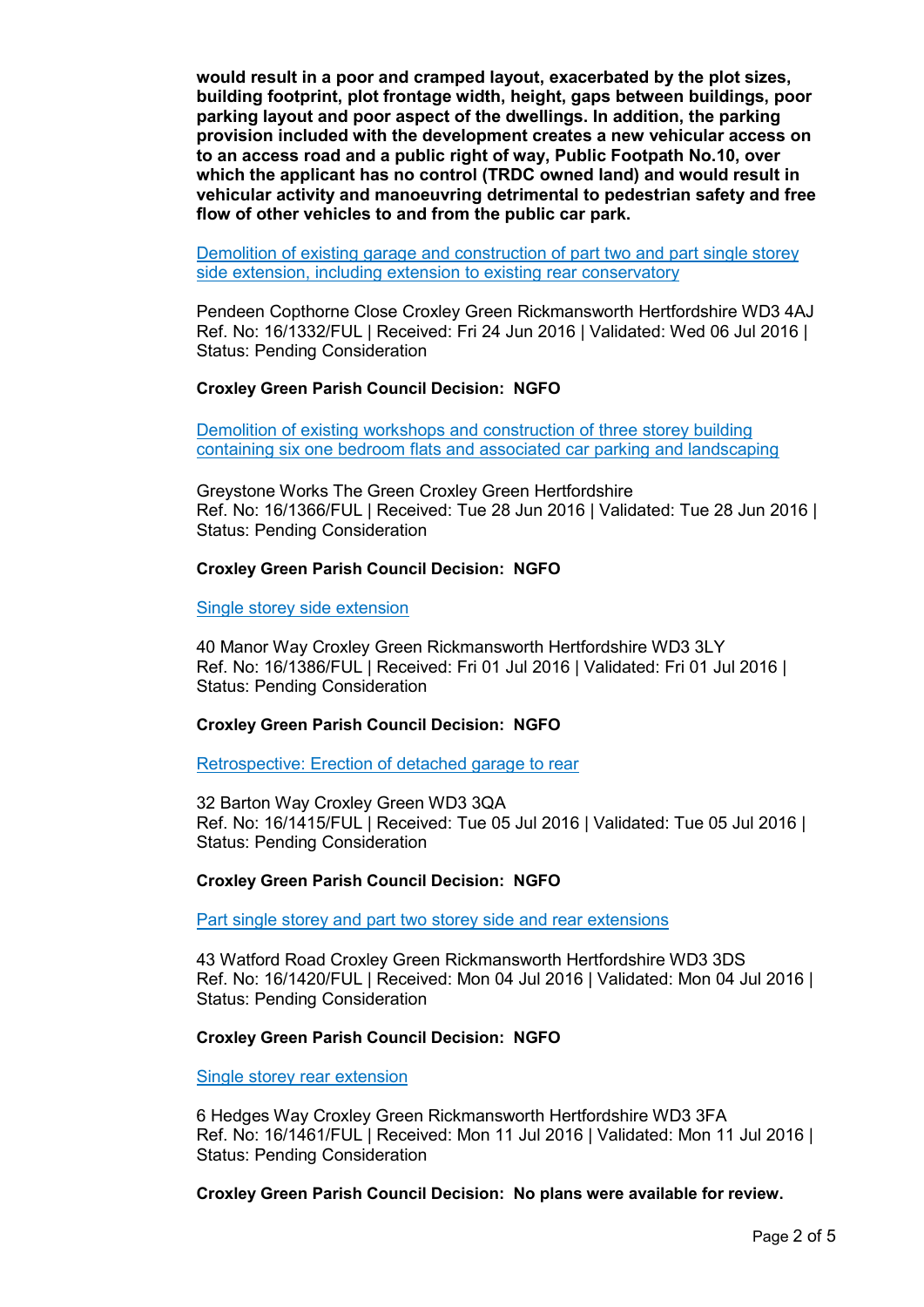Part single, part two storey side and rear extension

Henllys Copthorne Close Croxley Green Rickmansworth Hertfordshire WD3 4AJ Ref. No: 16/1486/FUL | Received: Tue 12 Jul 2016 | Validated: Tue 12 Jul 2016 | Status: Pending Consideration

**Croxley Green Parish Council Decision: No plans were available for review.** 

# **Certificates of Lawfulness, Discharge of Conditions and Non-Material Amendments to planning applications – for Members information only**

Members noted the following applications:

Discharge of Conditions 6 (Travel Plan), 11 (Hard and Soft Landscaping) and 12 (Landscape Management Plan) pursuant to planning permission 15/1427/FUL

Building 1 And 2 Marlins Meadow Watford Hertfordshire Ref. No: 16/1492/DIS | Received: Wed 13 Jul 2016 | Validated: Wed 13 Jul 2016 | Status: Pending Consideration

Prior Approval: Single storey rear extension (depth 4.9 metres, maximum height 3.6 metres and eaves height 2.6 metres)

5 Links Way Croxley Green Rickmansworth Hertfordshire WD3 3RG Ref. No: 16/1473/PDE | Received: Tue 12 Jul 2016 | Validated: Tue 12 Jul 2016 | Status: Pending Consideration

Certificate of Lawfulness Proposed Development: Loft conversion including hip to gable roof extension, rear dormer and front roolights

326 Watford Road Croxley Green WD3 3DE Ref. No: 16/1467/CLPD | Received: Tue 12 Jul 2016 | Validated: Tue 12 Jul 2016 | Status: Pending Consideration

Certificate of Lawfulness Proposed Development: Loft conversion including rear dormer and front rooflights

8A Dugdales Croxley Green WD3 3JW Ref. No: 16/1433/CLPD | Received: Wed 06 Jul 2016 | Validated: Wed 06 Jul 2016 | Status: Pending Consideration

Certificate of Lawfulness Proposed Development: Loft conversion including hip to gable enlargement, rear dormer and front rooflight

20 Repton Way Croxley Green WD3 3PW Ref. No: 16/1414/CLPD | Received: Tue 05 Jul 2016 | Validated: Tue 12 Jul 2016 | Status: Pending Consideration

Certificate of Lawfulness Proposed Development: Loft conversion including hip to gable enlargement, rear dormer and front rooflight

136 Baldwins Lane Croxley Green WD3 3LJ Ref. No: 16/1404/CLPD | Received: Mon 04 Jul 2016 | Validated: Mon 11 Jul 2016 | Status: Pending Consideration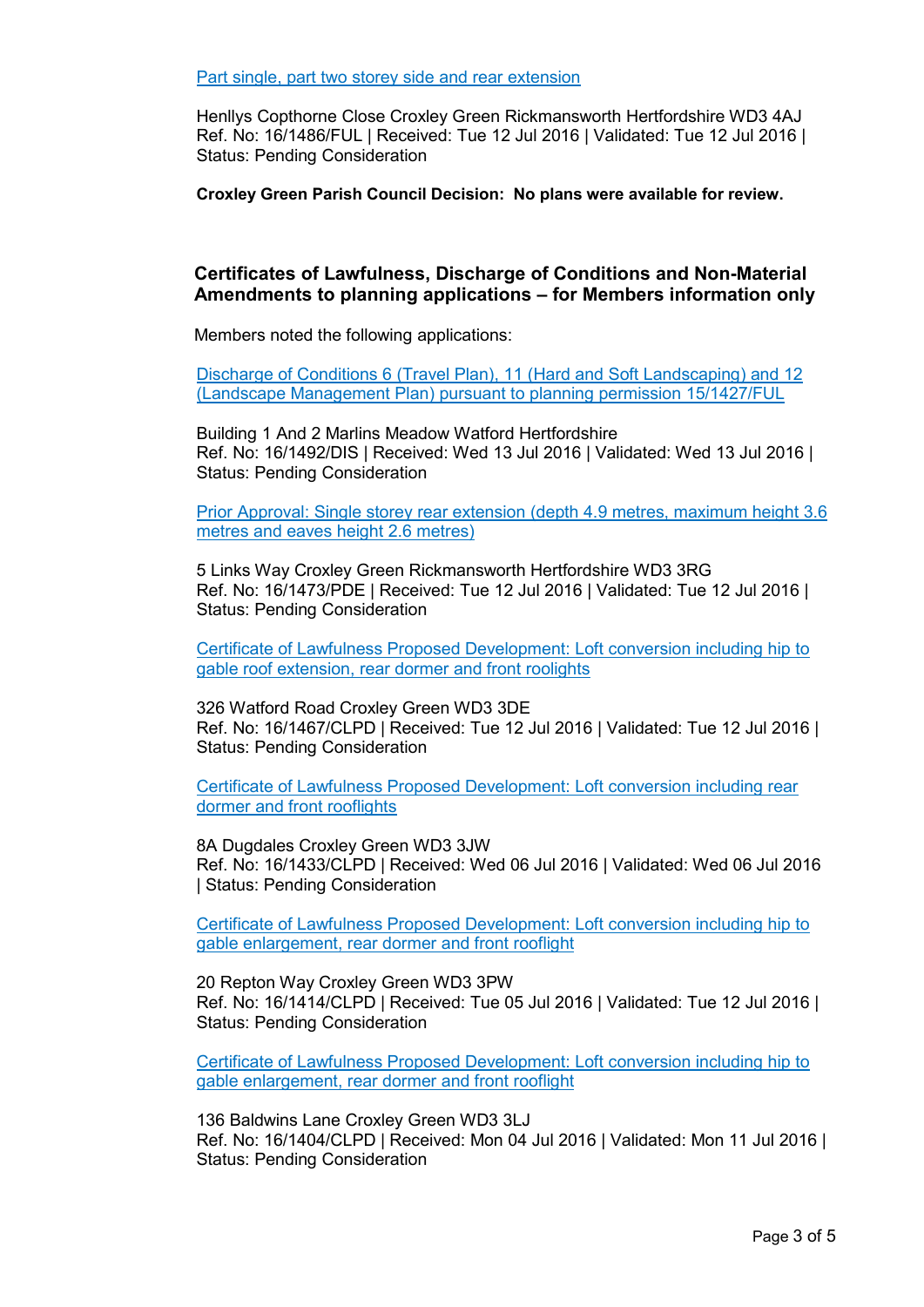# **APPROVED**

| <b>Application No:</b> | 16/0998/FUL                                                                                                                                                                                                                                                                                                               |
|------------------------|---------------------------------------------------------------------------------------------------------------------------------------------------------------------------------------------------------------------------------------------------------------------------------------------------------------------------|
| Application:           | Demolition of garages and erection of three dwellings with<br>vehicular access from New Road                                                                                                                                                                                                                              |
| Address:               | Land Rear Of 163-169 New Road Croxley Green<br>Rickmansworth                                                                                                                                                                                                                                                              |
| <b>CGPC Decision</b>   | OBJECT: The proposed development would result in a poor<br>and cramped layout, exacerbated by the plot sizes, building<br>footprint, plot frontage width, height, gaps between buildings<br>and poor aspect of the dwellings. In addition, the<br>development has a poor and impractical parking provision<br>and layout. |
| <b>TRDC Decision</b>   | Approved                                                                                                                                                                                                                                                                                                                  |
| <b>Application No:</b> | 16/0929/FUL                                                                                                                                                                                                                                                                                                               |
| Application:           | Single storey side extension and alterations to fenestration                                                                                                                                                                                                                                                              |
| Address:               | 7 Durrants Drive Croxley Green Rickmansworth                                                                                                                                                                                                                                                                              |
| <b>CGPC Decision</b>   | <b>NGFO</b>                                                                                                                                                                                                                                                                                                               |
| <b>TRDC Decision</b>   | Approved                                                                                                                                                                                                                                                                                                                  |
| <b>Application No:</b> | 16/1049/FUL                                                                                                                                                                                                                                                                                                               |
| Application:           | Single storey front extension and part single storey, part two<br>storey side and rear extensions                                                                                                                                                                                                                         |
| Address:               | 6 Dugdales Croxley Green WD3 3JW                                                                                                                                                                                                                                                                                          |
| <b>CGPC Decision</b>   | <b>NGFO</b>                                                                                                                                                                                                                                                                                                               |
| <b>TRDC Decision</b>   | Approved                                                                                                                                                                                                                                                                                                                  |
| <b>Application No:</b> | 16/1152/FUL                                                                                                                                                                                                                                                                                                               |
| Application:           | Single storey rear conservatory                                                                                                                                                                                                                                                                                           |
| Address:               | 19 Manor Way Croxley Green Rickmansworth                                                                                                                                                                                                                                                                                  |
| <b>CGPC Decision</b>   | <b>NGFO</b>                                                                                                                                                                                                                                                                                                               |
| <b>TRDC Decision</b>   | Approved                                                                                                                                                                                                                                                                                                                  |
| <b>Application No:</b> | 16/1063/FUL                                                                                                                                                                                                                                                                                                               |
| Application:           | Single storey rear extension and alterations to existing garage<br>including alterations to roof and conversion into habitable<br>accommodation                                                                                                                                                                           |
| Address:               | 246 Baldwins Lane Croxley Green Rickmansworth                                                                                                                                                                                                                                                                             |
| <b>CGPC Decision</b>   | <b>NGFO</b>                                                                                                                                                                                                                                                                                                               |
| <b>TRDC Decision</b>   | Approved                                                                                                                                                                                                                                                                                                                  |